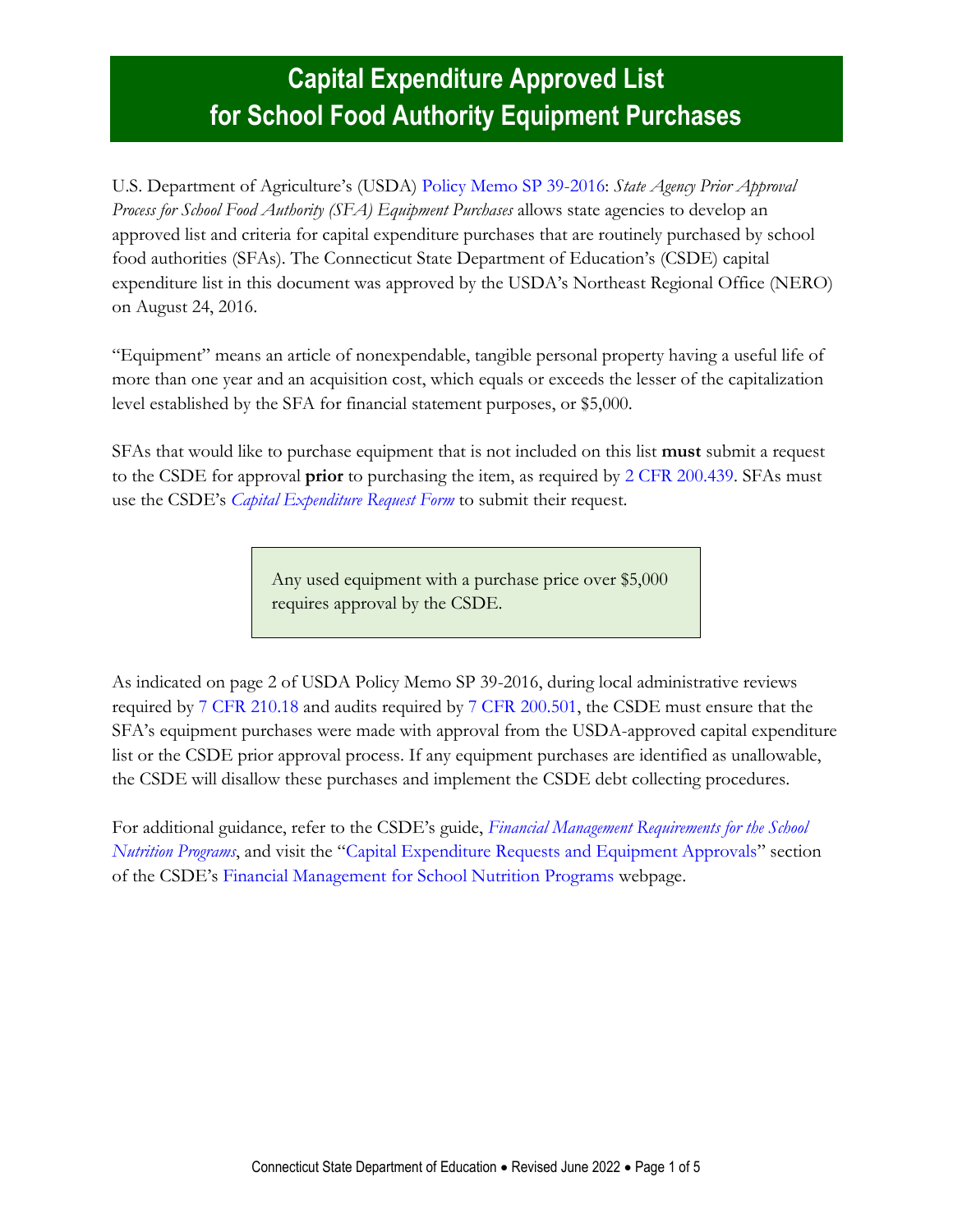| Equipment approved for purchase            |                                                |
|--------------------------------------------|------------------------------------------------|
|                                            |                                                |
| Carts                                      | <b>Commercial Ranges and Ovens (All Types)</b> |
| Tray station                               | Combi-ovens (small and large)                  |
| Tray truck                                 | Convection ovens                               |
| Tray delivery cart                         | Commercial cooktops and ranges                 |
|                                            | Commercial convection ovens                    |
| <b>Cold Food Tables</b>                    | Cook and hold ovens                            |
| Serving bars with guards                   | Braiser/tilting skillets                       |
| Refrigerated buffet tables/salad bars      | Tilting kettles                                |
| Sandwich/salad prep tables                 | Kitchen exhaust systems/hoods                  |
|                                            | Pizza oven                                     |
| <b>Countertop Equipment</b>                | Char broiler                                   |
| Commercial griddle                         |                                                |
| Commercial microwaves                      | <b>Commercial Work Tables</b>                  |
| Electric food slicers                      | Enclosed base commercial work table            |
| Commercial toasters                        | Poly top work table                            |
| Induction cookers                          | Stainless steel work tables with under shelf   |
| Commercial food processors/choppers/dicers |                                                |
| Commercial food blenders                   | Dishwasher - Sinks and Supplies                |
| Commercial food cutters                    | Under counter commercial dishwasher            |
| Commercial smoothie blender                | Conveyor dishwasher                            |
|                                            | Door type commercial dishwasher                |
| <b>Commercial Food Mixers</b>              | Waste disposal (garbage disposal)              |
| Commercial countertop mixers               | Commercial sinks                               |
| Floor mixer                                | Water heater booster                           |
| Vertical cutter mixer                      | Dish table                                     |
| Planetary mixer                            | Floor troughs                                  |
| <b>Commercial Ice Machines</b>             | <b>Food Warmers</b>                            |
| Ice machine                                | Countertop food warmers                        |
| Tumble chiller                             | Drawer warmers                                 |
| Cook chill kettles                         | Soup kettles                                   |
| Cooling tower                              | Drop-in food warmer                            |
|                                            |                                                |
|                                            |                                                |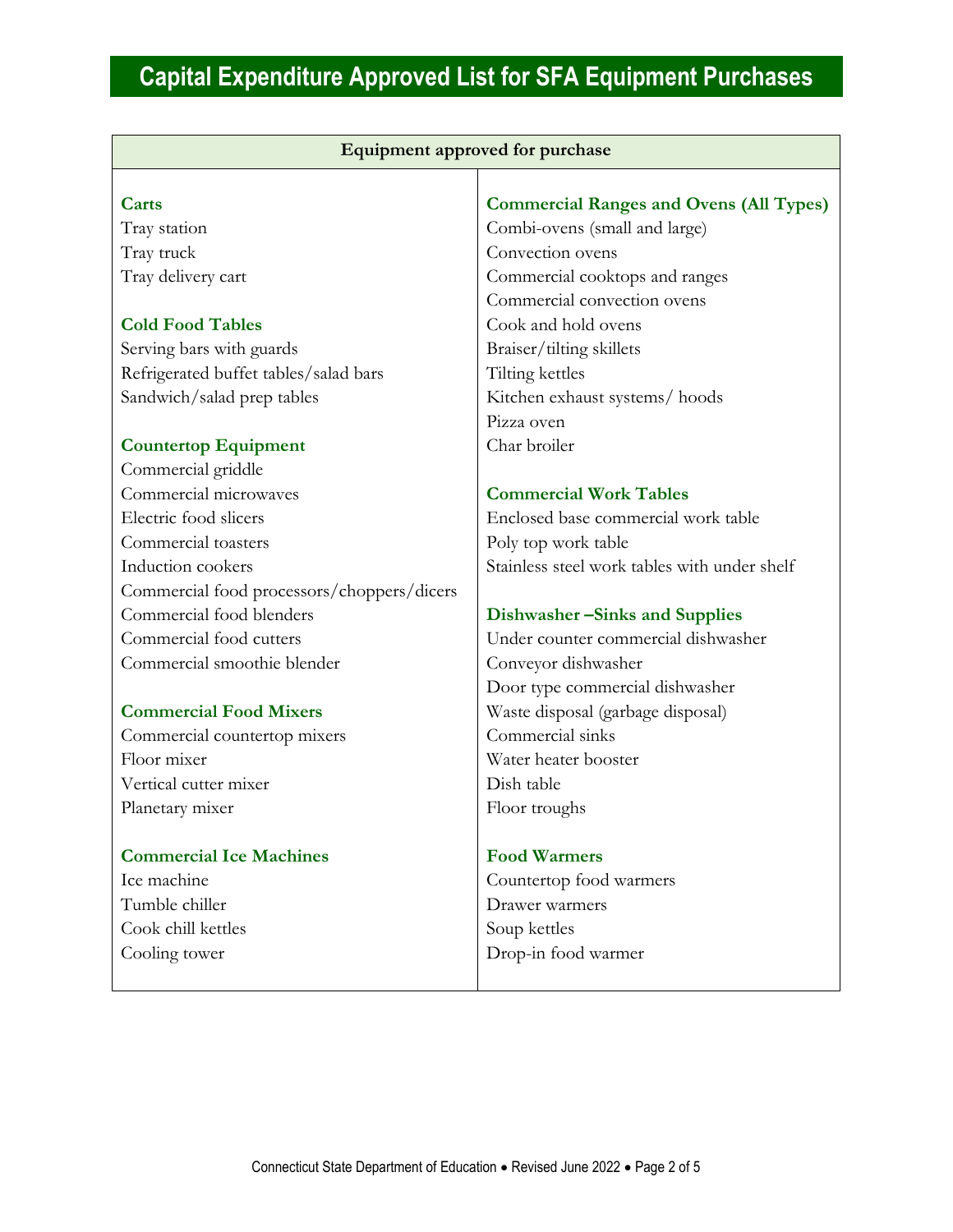| Equipment approved for purchase, continued  |                                                 |
|---------------------------------------------|-------------------------------------------------|
|                                             |                                                 |
| <b>Freezers</b>                             |                                                 |
| Commercial chest freezers                   | <b>Steam Tables</b>                             |
| Solid door reach-in freezers                | Electric steam tables                           |
| Walk-in freezers                            | Gas steam tables                                |
| Worktop freezers                            | Steam table serving shelves                     |
| Under counter freezers                      | Convection steamers                             |
| Blast chiller/freezer                       | Commercial steamers                             |
| <b>Holding and Proofing Cabinets</b>        |                                                 |
| Holding cabinets, stationary and mobile     | <b>Miscellaneous</b>                            |
| Proofing cabinets                           | Aerators                                        |
| Low temperature holding cabinet             | Compressors                                     |
| Hot food storage cabinets                   | Computer hardware, e.g., CPU, monitor,          |
| Pass-through warmer                         | keypads                                         |
|                                             | Point of service hardware, e.g., scanners,      |
| Processing/Packaging                        | keypads                                         |
| Dough presses                               | Condensers                                      |
| Muffin depositors                           | Electronic menu boards                          |
| Cookie depositors                           | Grease pumps                                    |
| Packaging machines                          | Vending machines for reimbursable meals         |
| Shrink wrap machine                         | Washers and dryers (for use by food service     |
| Tray sealer machine                         | only)                                           |
|                                             | Delivery car or truck for food/supply transport |
| <b>Refrigerators</b>                        | between schools (for use by food service        |
| Pass (walk)-through refrigerators           | only)                                           |
| Drop-in/reach-in refrigerators              |                                                 |
| Solid door reach-in refrigerators           |                                                 |
| Milk coolers                                |                                                 |
| Walk-in coolers                             |                                                 |
| Refrigerated prep tables                    |                                                 |
| Refrigerated buffet tables                  |                                                 |
| Under-counter refrigerators                 |                                                 |
| Worktop refrigerators                       |                                                 |
| Glass door or open-front refrigerators (for |                                                 |
| displaying food or beverages)               |                                                 |
|                                             |                                                 |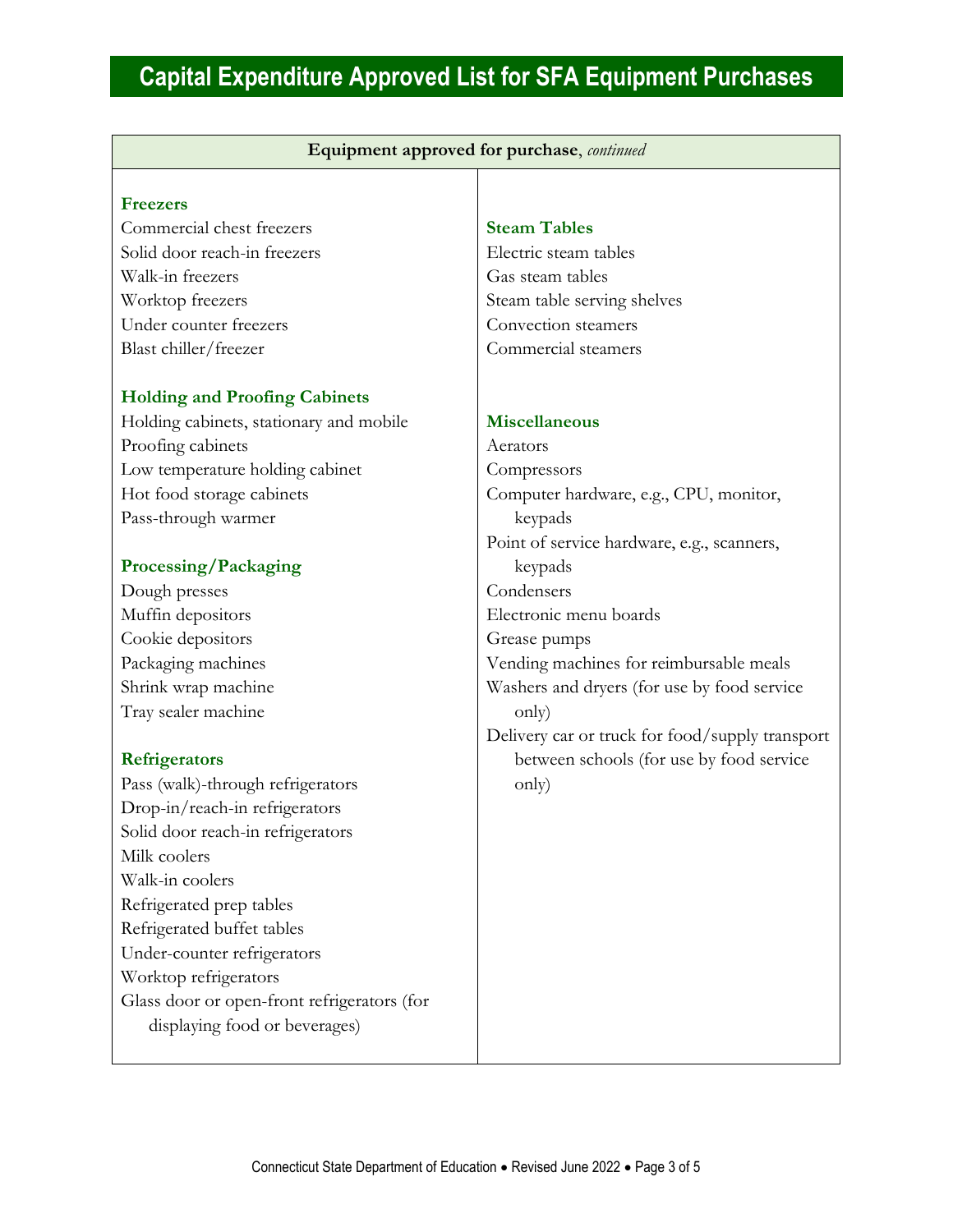#### **Resources**

7 CFR 200: Uniform Administrative Requirements, Cost Principles, and Audit Requirements for Federal Awards:

<https://www.gpo.gov/fdsys/pkg/FR-2013-12-26/pdf/2013-30465.pdf>

7 CFR 210: National School Lunch Program: <https://www.ecfr.gov/current/title-7/subtitle-B/chapter-II/subchapter-A/part-210>

Capital Expenditure Request Form (CSDE): [https://portal.ct.gov/-/media/SDE/Nutrition/NSLP/Forms/](https://portal.ct.gov/-/media/SDE/Nutrition/NSLP/Forms/‌Equipment/Capital_Expenditure_Request_Form.pdf) [Equipment/Capital\\_Expenditure\\_Request\\_Form.pdf](https://portal.ct.gov/-/media/SDE/Nutrition/NSLP/Forms/‌Equipment/Capital_Expenditure_Request_Form.pdf)

- T CFR 200.439: Equipment and other capital expenditures: [https://www.ecfr.gov/current/title-2/subtitle-A/chapter-II/part-200/subpart-E/subject](https://www.ecfr.gov/current/title-2/subtitle-A/chapter-II/part-200/subpart-E/subject-group-ECFRed1f39f9b3d4e72/section-200.439)[group-ECFRed1f39f9b3d4e72/section-200.439](https://www.ecfr.gov/current/title-2/subtitle-A/chapter-II/part-200/subpart-E/subject-group-ECFRed1f39f9b3d4e72/section-200.439)
- USDA Memo SP 39-2016: State Agency Prior Approval Process for School Food Authority (SFA) Equipment Purchases: [https://fns-prod.azureedge.net/sites/default/files/cn/SP39\\_CACFP11\\_SFSP13\\_2016os.pdf](https://fns-prod.azureedge.net/sites/default/files/cn/SP39_CACFP11_SFSP13_2016os.pdf)